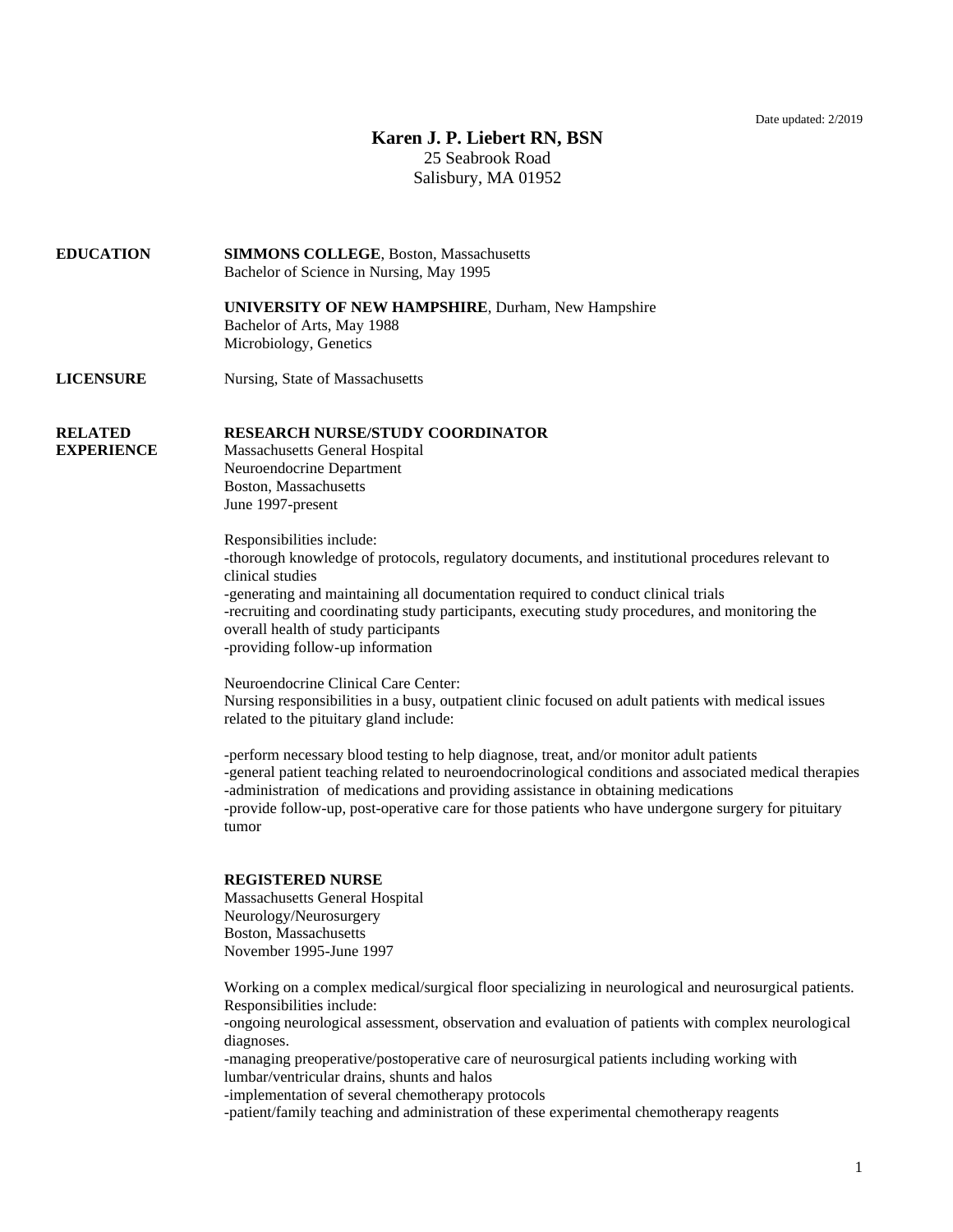-management of patients admitted to a special seizure-monitoring unit for observation and treatment of intractable seizures -other: experience in basic cardiac monitoring, mechanical ventilators, phlebotomy, and intravenous therapy skills. **SENIOR RESEARCH TECHNICIAN** Massachusetts General Hospital Molecular Neurogenetics Laboratory Charlestown, Massachusetts November 1988-November 1995 Gained experience in a challenging, independent-oriented laboratory focused on neurological diseases. Past research projects were directed toward characterizing the gene responsible for Neurofibromatosis II(NF2), followed by defining strategies for presymptomatic and prediagnostic testing. Responsibilities included: -executing novel and complex protocols on the molecular, cellular, and protein levels -interpreting the significance of results and maintaining spreadsheet style databases -participated in various aspects of grant writing, publications, and research presentations -responsible for the collection and storage of human brain tissue in a large tumor bank, and maintaining associated patient database. **PROFESSIONAL** Sigma Theta Tau Nursing Honor Society **ORGANIZATIONS** September 1994 - January 1998 Endocrine Nursing Society January 1998 – present Pituitary Task Force Member Endocrine Nursing Society January 1998-2008 Co-chairman of Preceptor Program Endocrine Nursing Society June 1999-June 2008 Board Member/Co-Chairman of the Education Committee Endocrine Nursing Society June 1999 – June 2004 **PROFESSIONAL** Jacoby LB, Hedley-White ET, Pulaski K, Seizenger BR, Martuza RL. "Clonal Origin of **PUBLICATIONS** Pituitary Adenomas", Journal of Neurosurgery. Nov 1990, 73: 731-735. Jacoby LB, Pulaski K, Rouleau GA, Martuza RL. "Clonal Analysis of Human Meningiomas and Schwannomas", Cancer Research. November 1, 1990. 50: 6783-6786. Troffater JA, MacCollin MM, Rutter JL, Murrell JR, et. al., "A Novel Meosin-, Ezrin-, Radixin-like Gene is a Candidate for the Neurofibromatosis 2 Tumor Suppressor", Cell. March 12, 1993. 72(5): 791-800. Jacoby LB, MacCollin MM, Louis DL, et.al. "Exon Scanning of Mutation in the NF2 Gene in Schwannomas", Human Molecular Genetics. March 1994. 3(3):413-419.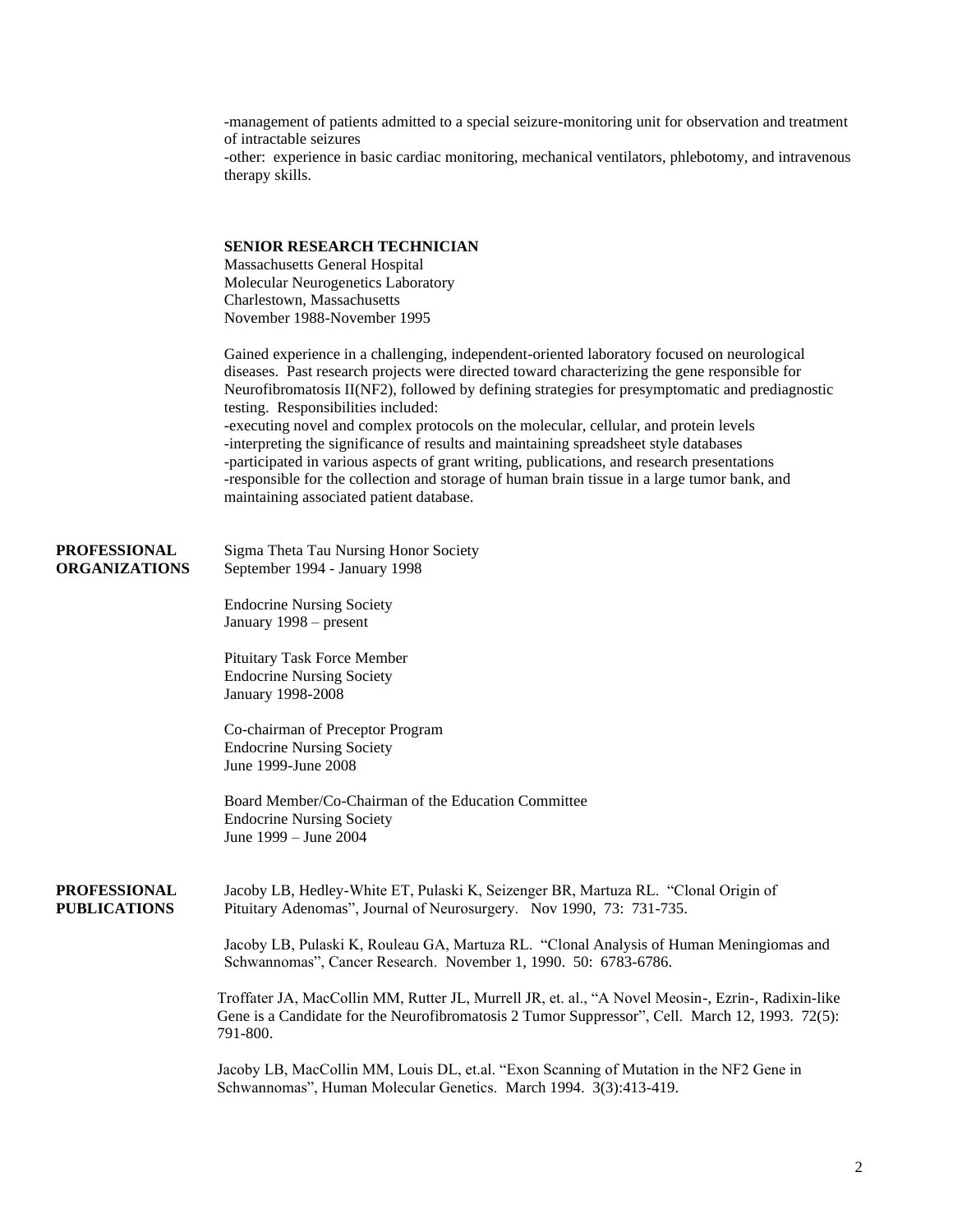MacCollin MM, Ramesh V, Jacoby LB, et.al. "Mutational Analysis of Patients with Neurofibromatosis 2", American Journal of Human Genetics. August 1994. 55(2): 314-320.

Pulaski KJ. "Growth Hormone Deficiency in Adults". Endocrine Nursing Society Newsletter. Fall 1998.

"A Nurse's Guide to Growth Hormone Deficiency", December 1999. Editorial review of monograph developed by Gardiner-Caldwell SynerMed.

Cook M, Fairchild L, Kidder T, Pulaski K, Solares M. "Nursing Handbook for Adult Growth Hormone Deficiency", August 2000.

Katznelson L, Kleinberg D, Vance ML, Stravou S, Pulaski K, et. al. "Hypogonadism in Patients with Acromegaly: Data from the Multi-Center Acromegaly Registry Pilot Study", Clinical Endocrinolgy. (2001) 54: 183-188.

Fairfield W, Sesmilo G, Katznelson L, Pulaski K, Freda PU, Stavrou S, Klienberg D., KlibanskiA. "Effects of a growth hormone receptor antagonist on bone markers in acromegaly", Journal of Clinical Endocrinology and Metabolism.. (2002) 57 (3): 385-390.

Sesmilo G, Fairfield W, Katznelson L, Pulaski K, Freda PU, et. al. "Cardiovascular risk factors in acromegaly before and after normalization of serum IGF-I levels with the GH antagonist pegvisomant. Journal of Clinical Endocrinology and Metabolism. (Apr 2002) 87(4): 1692-1699.

Miller KK, Schaub A, Pulaski-Liebert K, Bradwain G, Rifa N, Klibanski A. "Effects of testosterone therapy on cardiovascular risk markers in androgen-deficient women with hypopituitarism." Journal of Clinical Endocrinology and Metabolism. (Jul 2007) 92(7): 2474-2479.

Biller BMKB, Liebert KJP. "Adult Growth Hormone Deficiency: Ensuring a Smooth Transition." Journal of Endocrinological Investigation. 32 (Suppl. to no. 1) 1, 2009: 7-11.

Klibanski A, Melmeld S., Clemmons D, Colao A, Cunningham R, Molitch M, Vinik A, Adelman D, Liebert K. "The endocrine tumor summit 2008: appraising therapeutic approaches for acromegaly and carcinoid syndrome." Pituitary (2010) 13: 266-286.

Adelman DT, Liebert KJP, Nachtigall LB, Lamerson M, Barker B. Acromegaly: the disease, its impact on patients, and managing the burden of long-term treatment. Int J Gen Med. 2013; 6: 31–38.

Hamrahian, AH, Yuen, KC, Gordon MB, Pulaski-Liebert KJ, Bena J, Biller BMK. "Revised GH and cortisol cut-points for the glucagon stimulation test in the evaluation of GH and hypothalamicpituitary-adrenal axes in adults: results from a prospective randomized multicenter study". Pituitary (2016), Vol 19, Issue 3: 332-341.

Geer EB, Shafiq I, Gordon MB, Bonert V, Ayala A, Swerdloff RS, Katznelson L, LalazarY, Manuylova E, Pulaski-Liebert KJ, Carmichael JD, Hannoush Z, Surampudi V, Broder MS, Cherepanov D, Eagan M, Lee J, Said Q, Neary MP, Biller BMK. Biochemical Control During Long Term Follow-Up of 230 Adult Patients with Cushing's Disease: A Multi-Center Retrospective Study. Endocrine Practice 2017; 23(8): 962-70.

Khairi S, Sagvand B. T. ,Pulaski-Liebert K, Tritos NA, Klibanski A, Nachtigall LB Clinical Outcomes and Self-Reported Symptoms in patients with Acroemgal: An 8-Year Follow-up of a Lanreotide Study. Endocr Pract. 2017;23:56-65

Silva PPB, Amlashi, Yu EW, Pulaski-Liebert KJ, Gerweck AV, Fazeli PK, Lawson E, Nachtigall LB, Biller BMK, Miller KK, Klibanski A, Bouxsein M, Tritos NA. Bone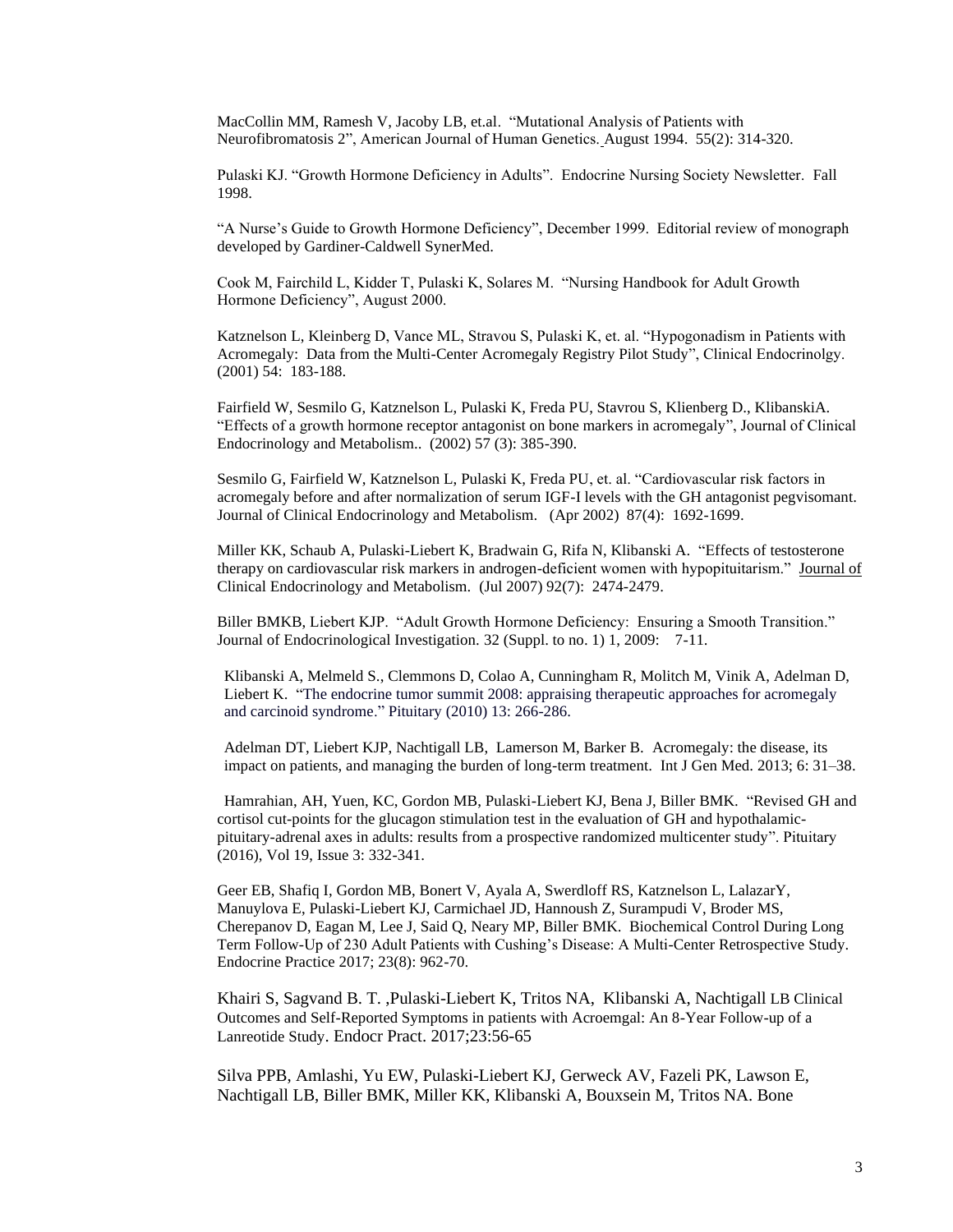microarchitecture and estimated bone strength in men with active acromegaly. Eur J Endocrinol. 2017 Nov;177(5):409-420.

Yedinak C, Pulaski-Liebert KJ, Adelman DT, Williams J. Acromegaly: current therapies benefits and burdens. Clinical Practice (Therapy) (2018) Volume 15, Issue 2.

Liebert-Pulaski K., Adelman,D., Rutten E., Yedinak,C. (2019) Hypothalamus and Pituitary. Growth Hormone Secreting Adenoma: Acromegaly. S.Llhana, C.Follin, C Yedinak & A.Grossman (Eds). Advanced Practice in Nursing Endocrinology. Springer <https://www.springer.com/gb/book/9783319998152>

**ABSTRACTS** Ramesh V, Jacoby LB, MacCollin MM, Louis DL, et.al. "Mutations in the NF2 gene in NF2 and non-NF2 related tumors: Implications for MERLIN protein expression." American Society of Human Genetics, 1993.

> Pulaski K, Pettingell W, MacCollin MM, Gusella JF. "Mutational Analysis of NF2 by In Vitro Expression Assay". American Society of Human Genetics, 1994.

MacCollin MM, Pulaski K, Gusella JF, Natowicz M. "SSCP Analysis of the Myelin Basic Protein Gene in Leukodystrophies". American society of Human Genetics, 1994.

MacCollin MM, Daley M, Pulaski K, Gusella JF, Natosicz M. "Molecular Analysis of the Myelin Basic Protein in Leukodystrophy". American Association of Neuroscience, 1995.

Katznelson L, Stavrou S, Vance ML, Kleinberg DL, Pulaski KJ, et. al. "Hypogonadism in Patients with Acromegaly: Data from the Multicenter Registry Pilot Study". Presented at the Endocrine Society 82<sup>nd</sup> Annual Meeting, Toronto, Canada, June 2000.

Pulaski K, Biller BMK, Kidder T, Kleinberg DL, Cook MB, Cook DB. " Problem Solving of Difficulty Pituitary Diseases by the Pituitary Unit Team Approach Consisting of Endocrine Nurse Specialist and Endocrinologist". Presented at the Endocrine Society 82nd Annual Meeting, Toronto, Canada, June 2000.

Cook M, Kidder T, Pulaski K. "Dramatic Body Composition Changes in a 35 year Old Woman with Growth Hormone Replacement Therapy". Presented at the International Congress of Endocrinology, Syndey, Australia, October 2000.

Adelman D, Smith S, Liebert K, Cook M on behalf of the SALSA Study Group. "Time Saving Self- or Partner-Administration of Lanreotide in Acromegalic Patients: Results from the SALSA Study. Presented at the Endocrine Society 91<sup>st</sup> Annual Meeting, Washington DC, June 2009.

Shafiq I, Geer EB, Gordon MB, Ayala A, Bonert V, Surampudi V, Katznelson L, Carmichael JD,Manuylova E, Pulaski-Liebert KJ, Lalaza Y, Neary MP, Ludlam WH, Cherepanov D, Eagan M, Lee J, Broder MS, Biller BMK "Disease Characteristics Associated with Cushing's Disease: A Multi-Center US Study." The Pituitary Society 14th International Pituitary Congress, San Diego, March 2015

Geer EB, Shafiq I, Gordon MB, Ayala A, Bonert V, Surampudi V, Katznelson L, Carmichael JD, Manuylova E, Pulaski-Liebert KJ, Lalazar Y, Neary MP, Ludlam WH, Romanus D, Cherepanov D, Eagan M, Lee J, Broder MS, Biller BMK. "A Multi-Center Study of Follow-Up Intervals in Patients with Cushing's Disease." The Pituitary Society 14th International Pituitary Congress, San Diego, March 2015